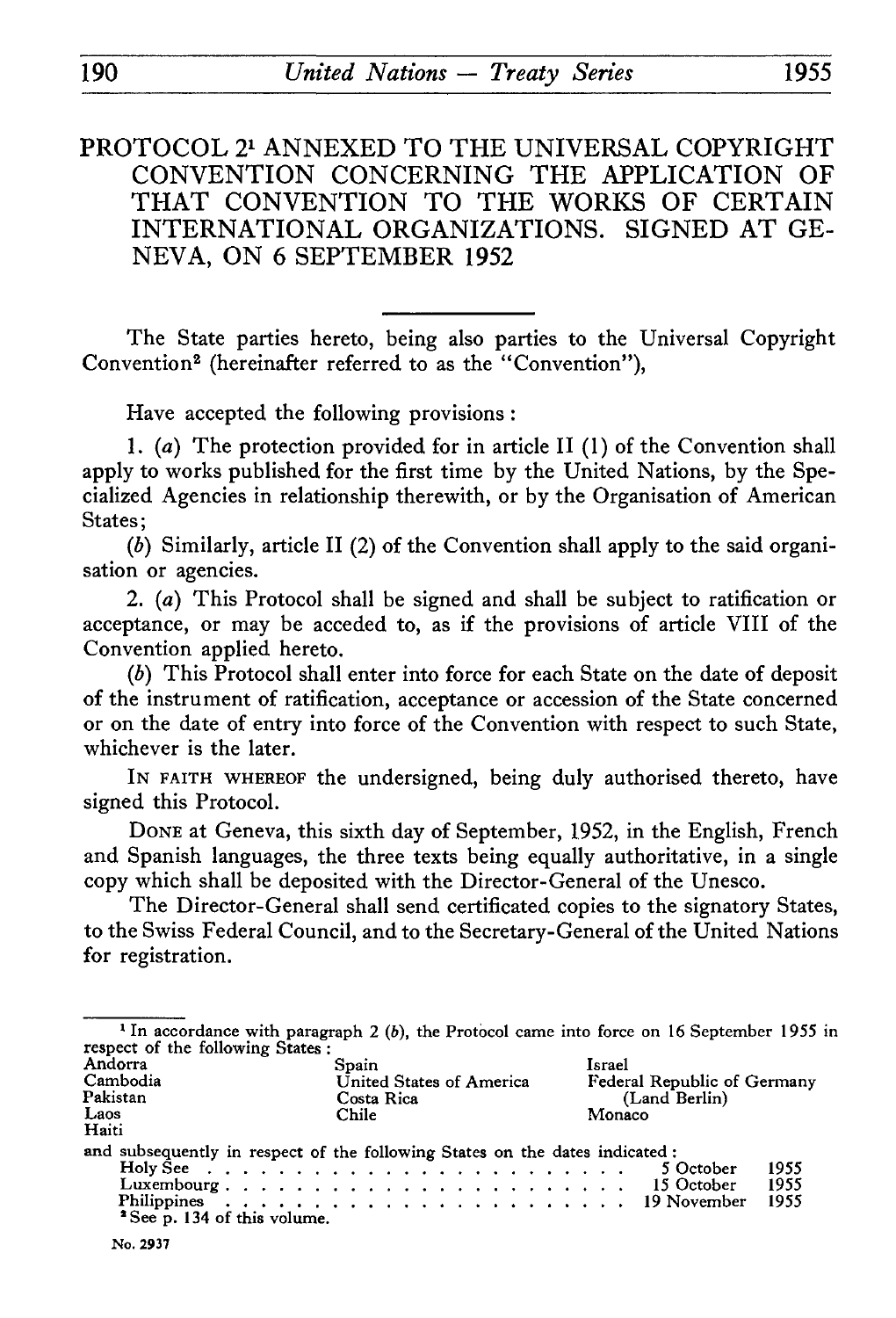For Afghanistan : Pour l'Afghanistan : Por Afganistân :

For the People's Republic of Albania : Pour la République populaire d'Albanie : Por la Repûblica Popular de Albania :

For the German Federal Republic : Pour la République fédérale d'Allemagne : Por la Repûblica Federal Alemana :

**HOLZAPFEL** 

For Andorra : Pour Andorre : Por Andorra :

> Marcel PLAISANT J. DE ERICE M. DE LA CALZADA PUGET

For the Kingdom of Saudi-Arabia : Pour le Royaume de l'Arabie Saoudite : Por el Reino de Arabia Saudita :

For thé Argentine Republic : Pour la République Argentine : Por la Repûblica Argentina :

E. MENDILAHARZU

For the Federation of Australia : Pour la Fédération de l'Australie : Por la Federaciôn de Australia :

> H. R. WILMOT *ad réf.*

For Austria : Pour l'Autriche : Por Austria :

Dr Kurt FRIEBERGER

 $N^{\circ}$  2937  $N^{\circ}$  2937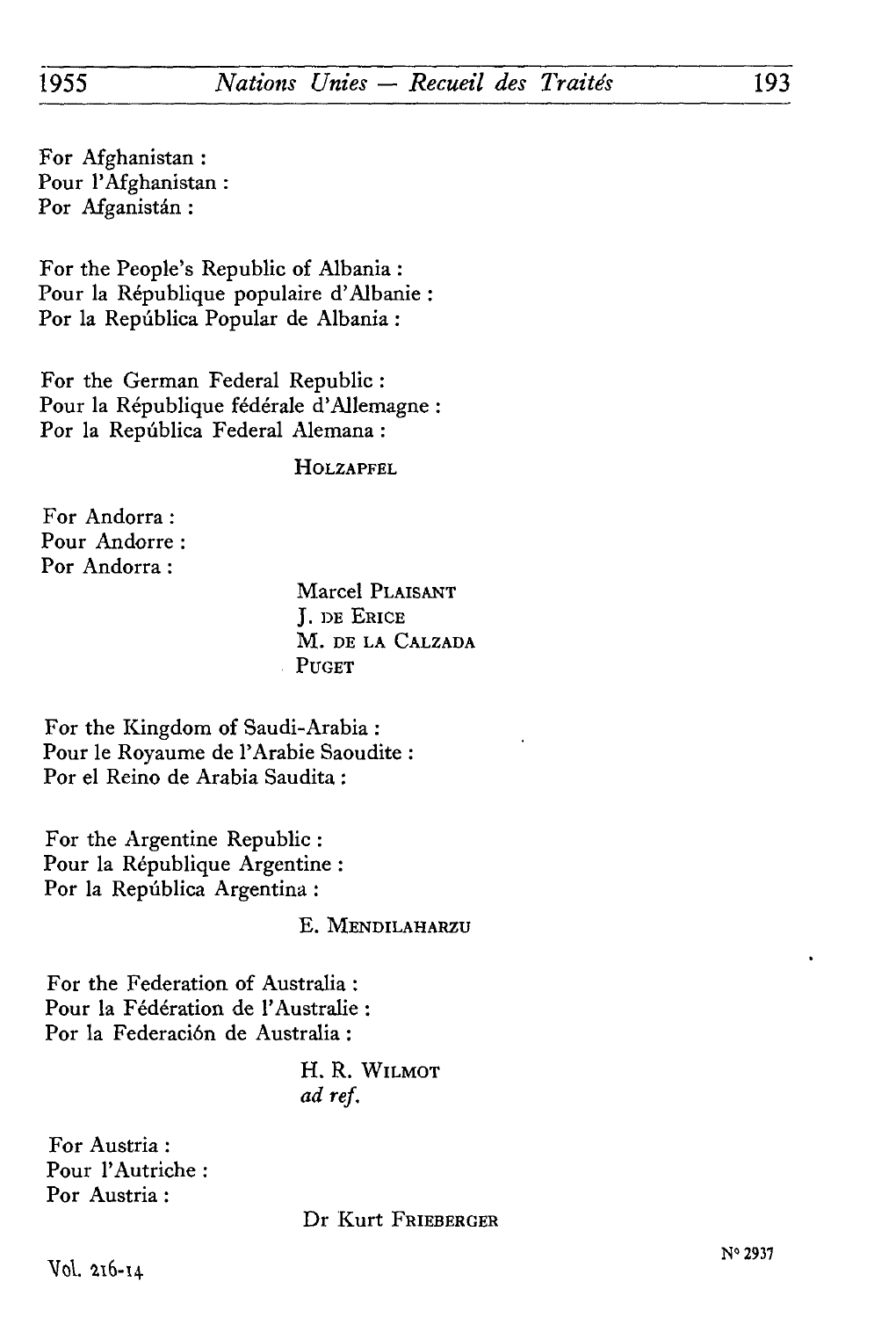For Belgium : Pour la Belgique : Por Bélgica :

> J. GUILLAUME P. RECHT A. GUISLAIN [JO *December 1952 — 30 décembre 1952]*

For the Byelorussian Soviet Socialist Republic : Pour la République socialiste soviétique de Biélorussie : Por la Repûblica Socialista Soviética de Bielorrusia :

For thé Union of Burma : Pour l'Union birmane : Por la Unión Birmana :

For Bolivia : Pour la Bolivie : Por Bolivia :

For Brazil : Pour le Brésil : Por Brasil :

Ildefonso MASCAR ENHAS DA SILVA

For the Bulgarian People's Republic : Pour la République populaire de Bulgarie : Por la Repûblica Popular de Bulgaria :

For the Kingdom of Cambodia : Pour le Royaume du Cambodge Por el Reino de Cambodia :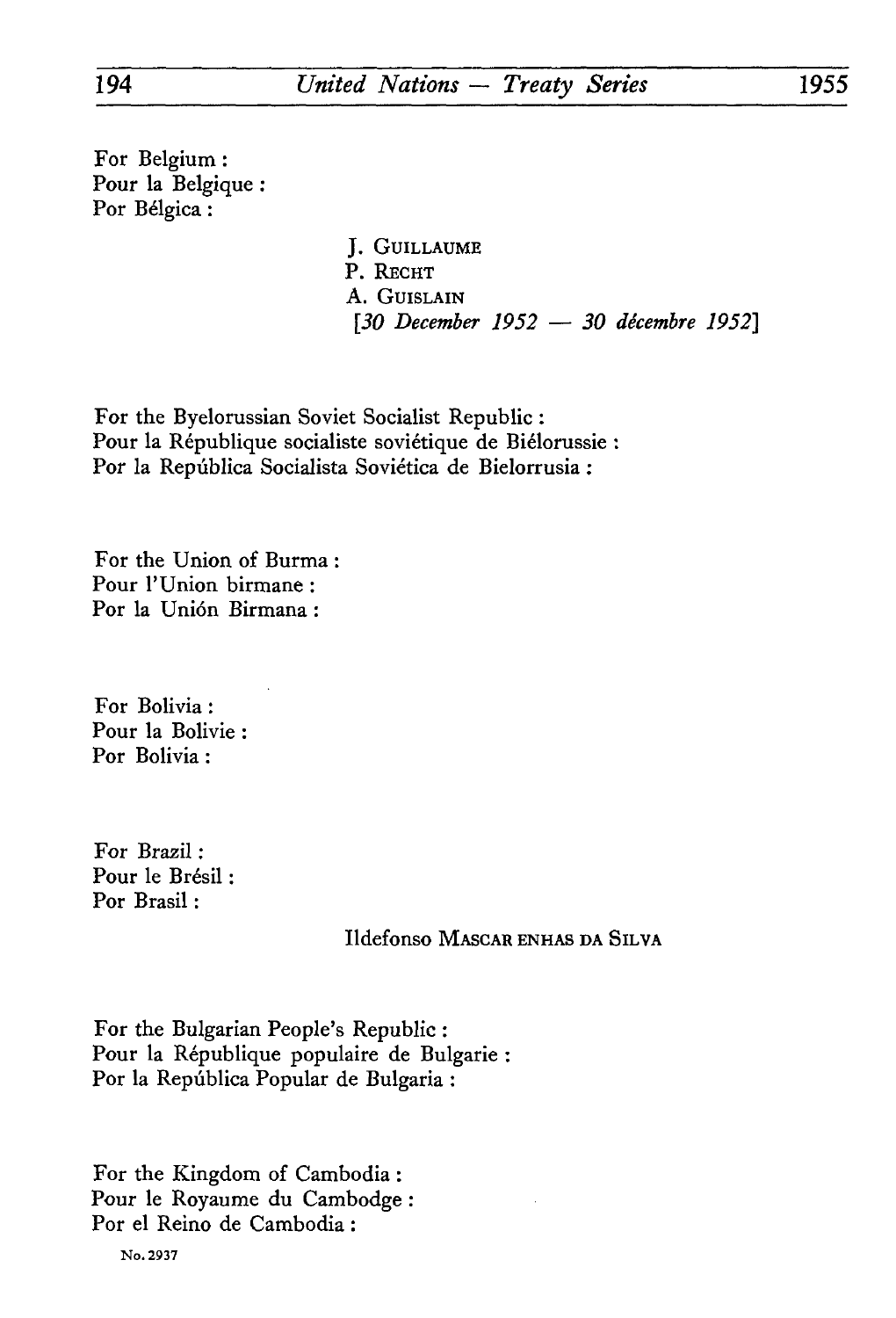For Canada : Pour le Canada : Por Canadá:

> Dr. Victor L. DORÉ C. STEIN G. G. BECKETT

For Ceylon : Pour Ceylan : Por Ceilân :

For Chile : Pour le Chili : Por Chile :

GALLIANO

For China : Pour la Chine Por China :

For the Republic of Colombia : Pour la République de Colombie : Por la Repûblica de Colombia :

For the Republic of Korea : Pour la République de Corée Por la Repûblica de Corea :

For Costa Rica : Pour le Costa-Rica : Por Costa Rica :

For Cuba : Pour Cuba : Por Cuba :

> J. J. REMOS N. CHEDIAK Hilda LABRADA BERNAL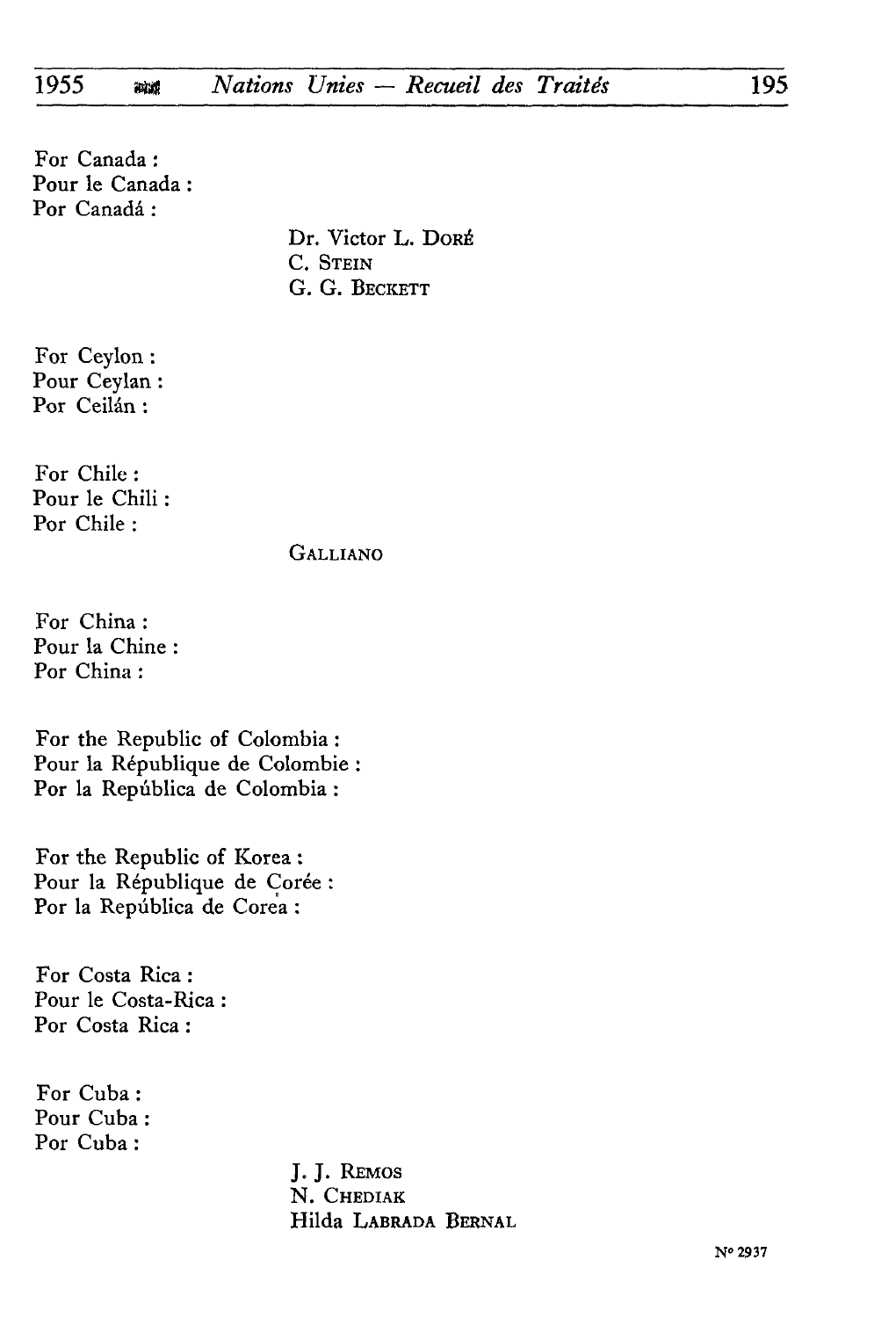For Denmark : Pour le Danemark : Por Dinamarca :

Torben LUND

For the Dominican Republic : Pour la République Dominicaine Por la Repûblica Dominicana :

For Egypt : Pour l'Egypte : Por Egipto :

For the Republic of El Salvador : Pour la République de El Salvador : Por la Repûblica de El Salvador :

> H. ESCOBAR SERRANO AMY

For Ecuador : Pour l'Equateur : Por Ecuador :

For Spain : Pour l'Espagne : Por España :

> J. DE ERICE M. DE LA CALZADA

For the United States of America : Pour les États-Unis d'Amérique : Por los Estados Unidos de América :

Luther H. EVANS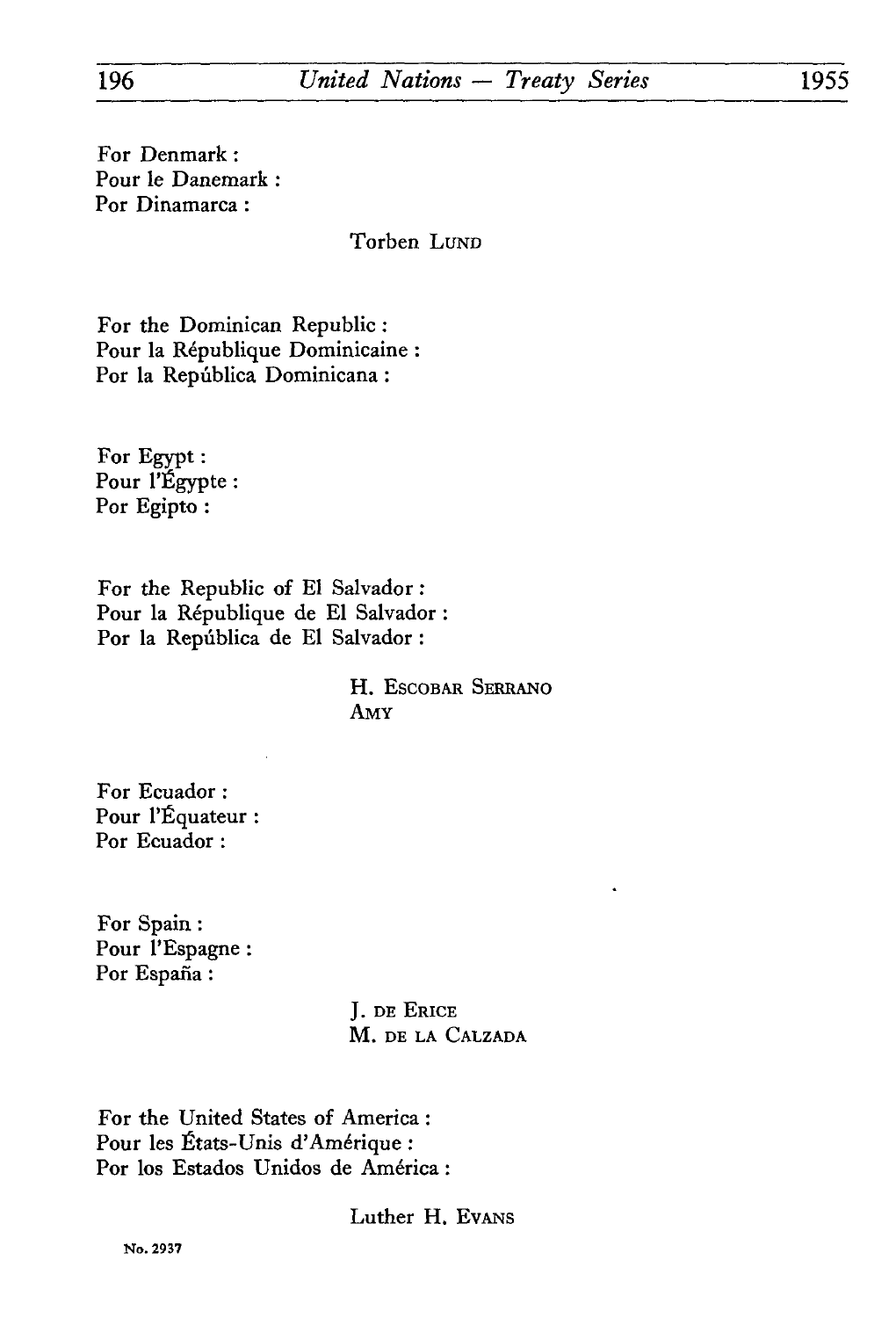For Ethiopia : Pour l'Ethiopie : Por Etiopia :

For Finland : Pour la Finlande Por Finlandia :

#### Y. J. HAKULINEN

For France : Pour la France : Por Francia :

> Marcel PLAISANT **PUGET** J. ESCARRA Marcel BOUTET

For Greece : Pour la Grèce : Por Grecia :

For Guatemala : Pour le Guatemala Por Guatemala :

> *ad referendum* Alb. DuPONT-WlLLEMIN

For the Republic of Haiti : Pour la République d'Haïti : Por la Repûblica de Haiti :

#### A. ADDOR

For the Republic of Honduras : Pour la République de Honduras : Por la Repûblica de Honduras :

### Basilio DE TELEPNEF

For the Hungarian People's Republic : Pour la République populaire hongroise : Por la Repûblica Popular de Hungria :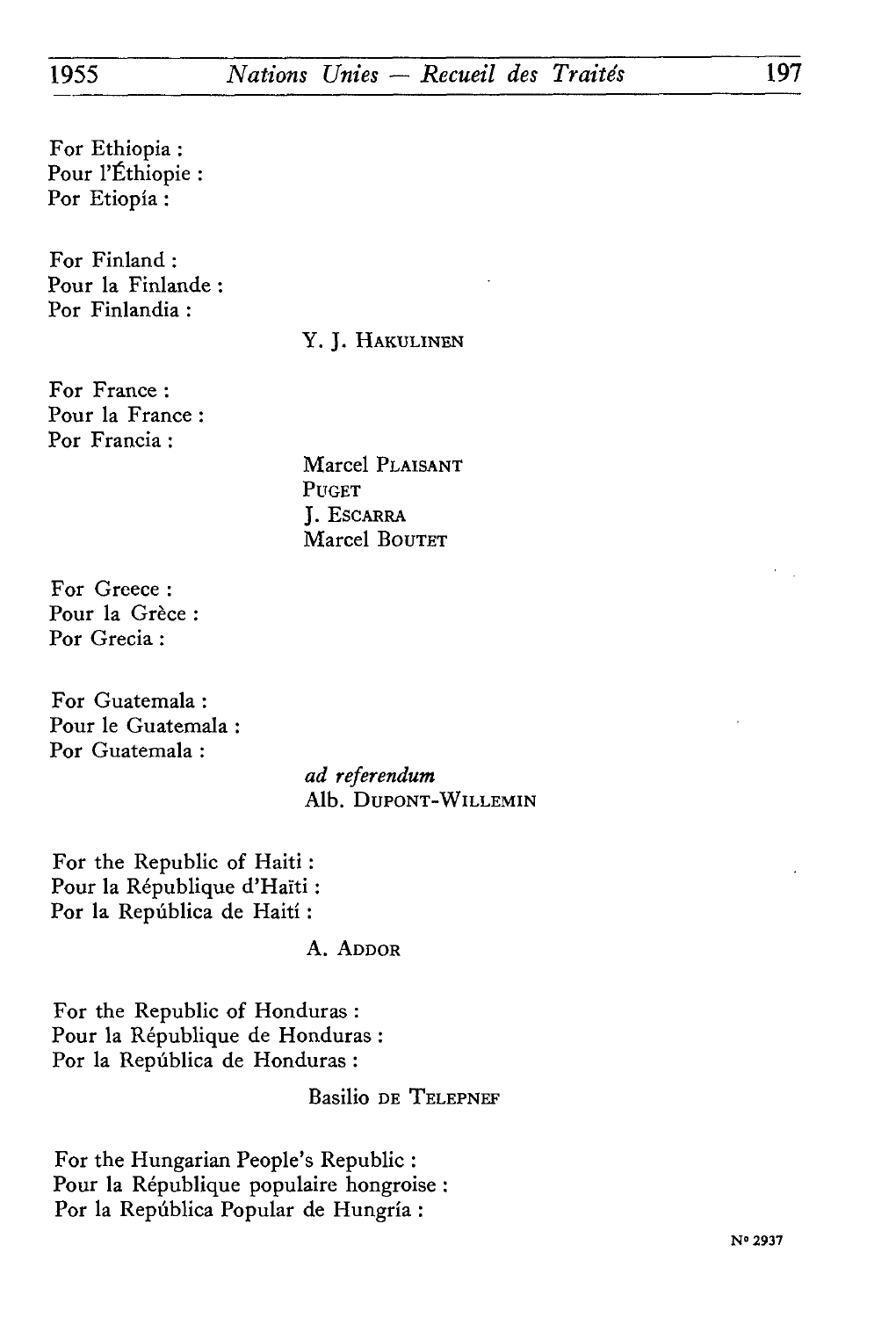For India : Pour l'Inde : Por India :

B. N. LOKUR

For the Republic of Indonesia : Pour la République d'Indonésie : Por la Repûblica de Indonesia :

For Iran : Pour l'Iran : Por Irán:

For Iraq : Pour l'Irak : Por Irak :

For Ireland : Pour l'Irlande : Por Irlanda :

> Edward A. CLEARY Patrick J. McKENNA

For Iceland : Pour l'Islande : Por Islandia :

For the State of Israel : Pour l'État d'Israël : Por el Estado de Israel :

> Maurice FISHER *[16 December 1952* — *16 décembre 1952]*

For Italy : Pour l'Italie : Por Italia :

> Antonio PENNETTA Filippo PASQUERA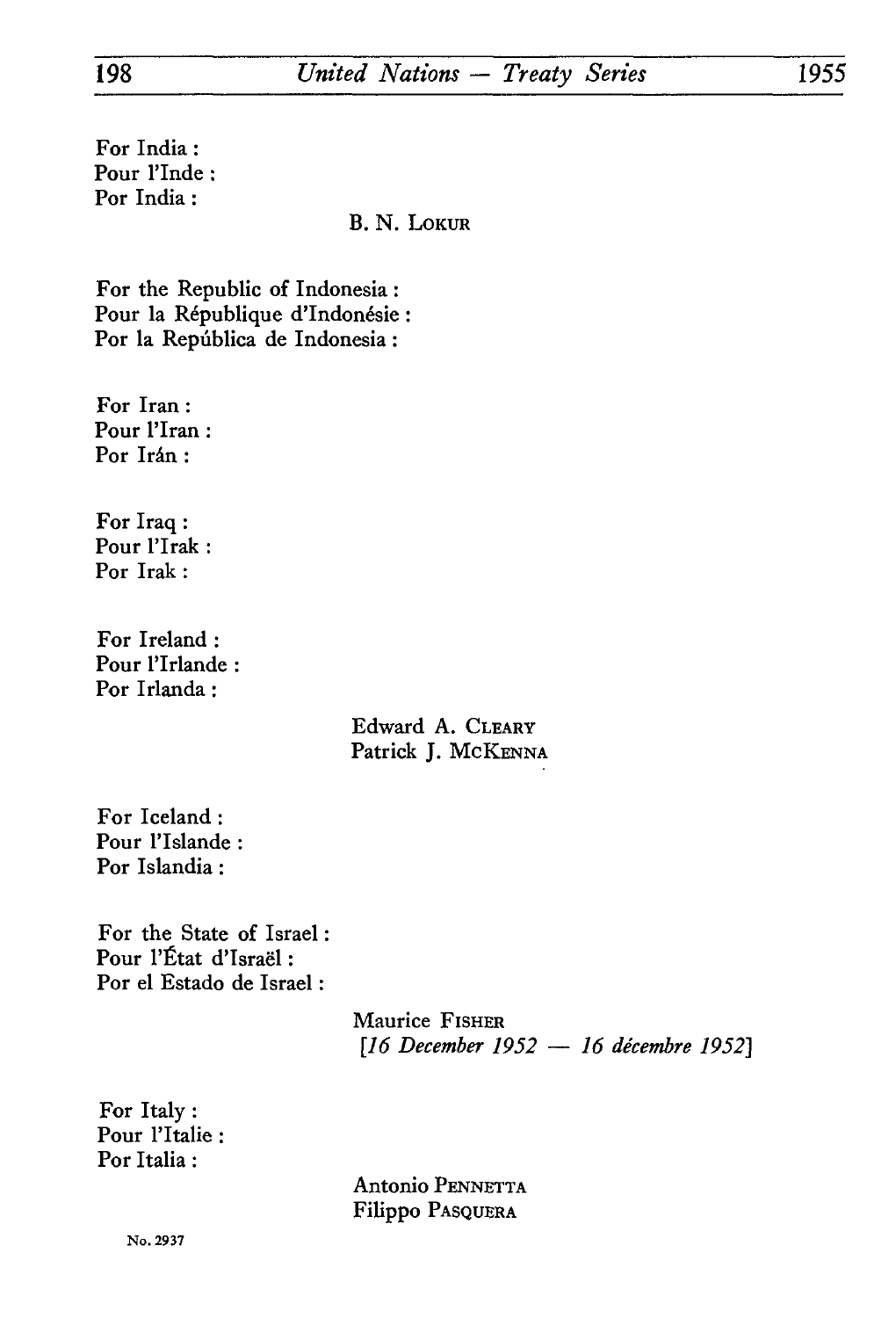For Japan : Pour le Japon : Por Japón:

Toru HAGUIWARA *[3 January 1953 — 3 janvier 1953]*

For the Hashemite Kingdom of Jordan : Pour le Royaume Hachémite de Jordanie : Por el Reino Hachemita de Jordania :

For the Kingdom of Laos : Pour le Royaume du Laos : Por el Reino de Laos :

For the Lebanon : Pour le Liban : Por Libano :

For Liberia : Pour le Libéria Por Liberia :

> Nat. MASSAQUOI J. Alb. JONES

For Libya : Pour la Libye : Por Libia :

For Liechtenstein : Pour le Liechtenstein : Por Liechtenstein :

For Luxemburg : Pour le Luxembourg : Por Luxemburgo :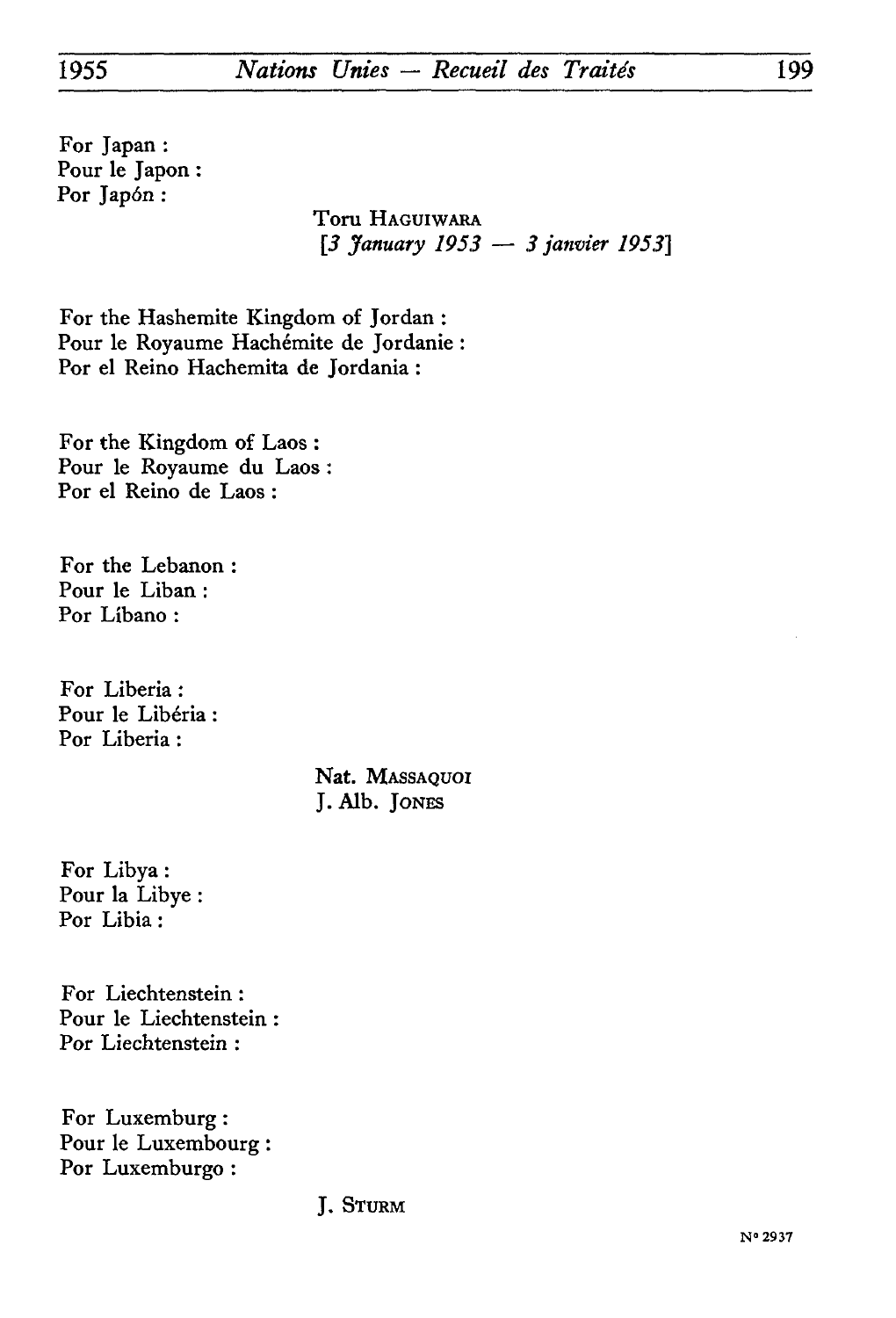# 200 *United Nations — Treaty Series* 1955

For Mexico : Pour le Mexique : Por México:

G. FERNANDEZ DEL CASTILLO

For Monaco : Pour Monaco : Por Mónaco:

> SOLAMITO C. BARREIRA

For Nepal : Pour le Népal : Por Nepal :

For Nicaragua : Pour le Nicaragua : Por Nicaragua :

MULLHAUPT

For Norway : Pour la Norvège : Por Noruega :

Eilif MOE

For New Zealand : Pour la Nouvelle-Zélande Por Nueva Zelandia :

For Pakistan : Pour le Pakistan Por Pakistán:

For Panama : Pour le Panama : Por Panamá: No. 2937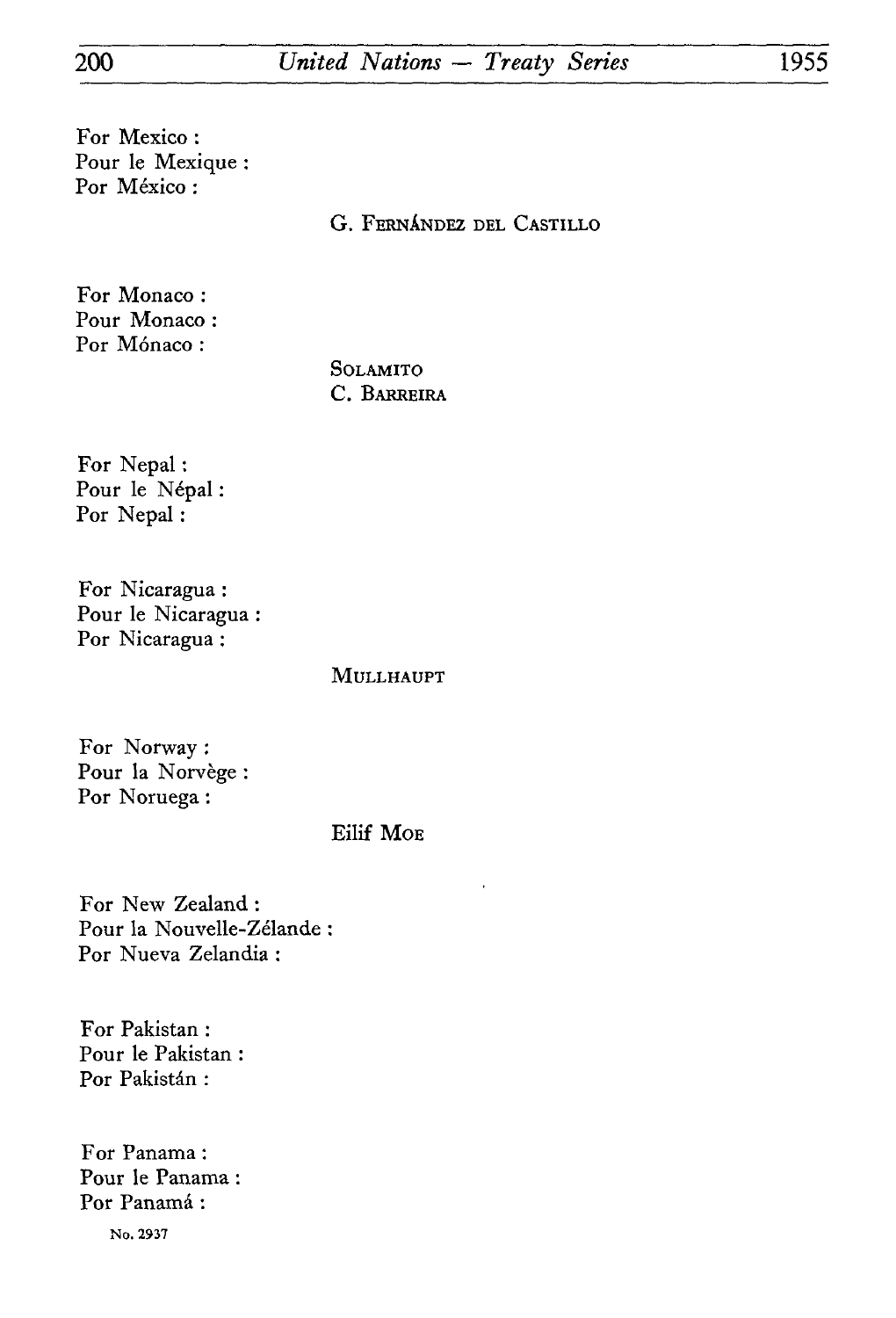For Paraguay : Pour le Paraguay : Por Paraguay :

For the Netherlands : Pour les Pays-Bas : Por los Paises Bajos :

For Peru : Pour le Pérou : Por Perú:

> V. GARCÏA CALDERÔN *[2 December 1952* — *2 décembre 1952}*

For the Republic of the Philippines : Pour la République des Philippines : Por la República de Filipinas:

For the Republic of Poland : Pour la République de Pologne : Por la Repûblica de Polonia :

For Portugal : Pour le Portugal Por Portugal :

> **Júlio DANTAS** José GALHARDO

For the Rumanian People's Republic : Pour la République populaire roumaine : Por la Repûblica Popular de Rumania :

For thé United Kingdom of Great Britain and Northern Ireland : Pour le Royaume-Uni de Grande-Bretagne et d'Irlande du Nord : Por el Reino Unido de la Gran Bretana e Irlanda del Norte :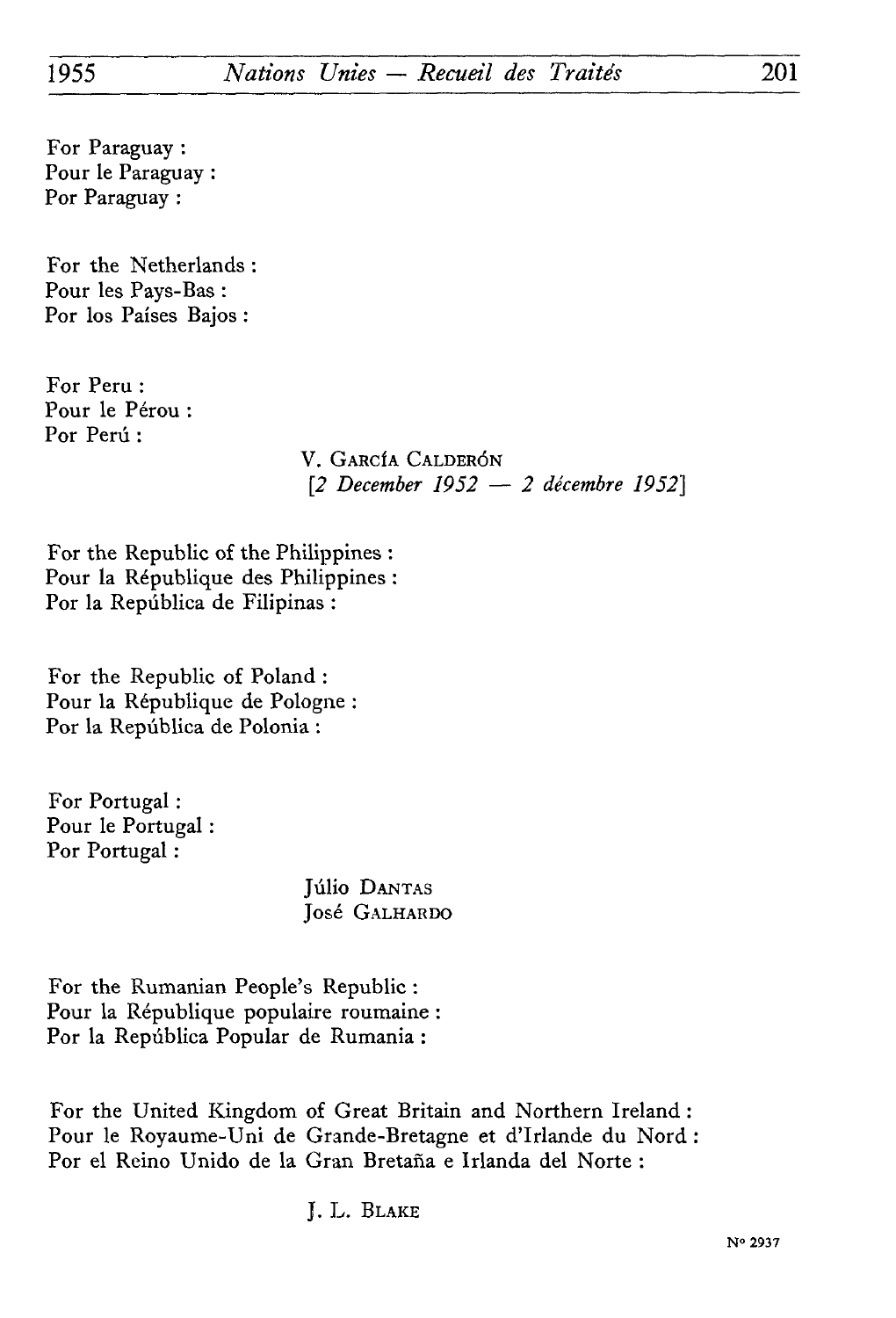## 202 *United Nations* — *Treaty Series* 1955

For the Republic of San Marino : Pour la République de Saint-Marin : For la Repûblica de San Marino :

> *ad referendum*  Dr. B. LIFSCHITZ

For the Holy See : Pour le Saint-Siège : Por la Santa Sede :

> Ch. COMTE J. Paul BUENSOD

For Sweden : Pour la Suède : Por Suecia :

> Sture PETRÉN Erik HEDFELDT

For the Confederation of Switzerland : Pour la Confédération suisse : Por la Confederación Helvética :

> Plinio BOLLA Hans MORF Henri THÉVENAZ

For the Republic of Syria : Pour la République syrienne : Por la Repûblica de Siria :

For Czechoslovakia : Pour la Tchécoslovaquie : Por Checoeslovaquia :

For Thailand : Pour la Thaïlande : Por Tailandia :

For Turkey : Pour la Turquie : Por Turquia :

No. 2937